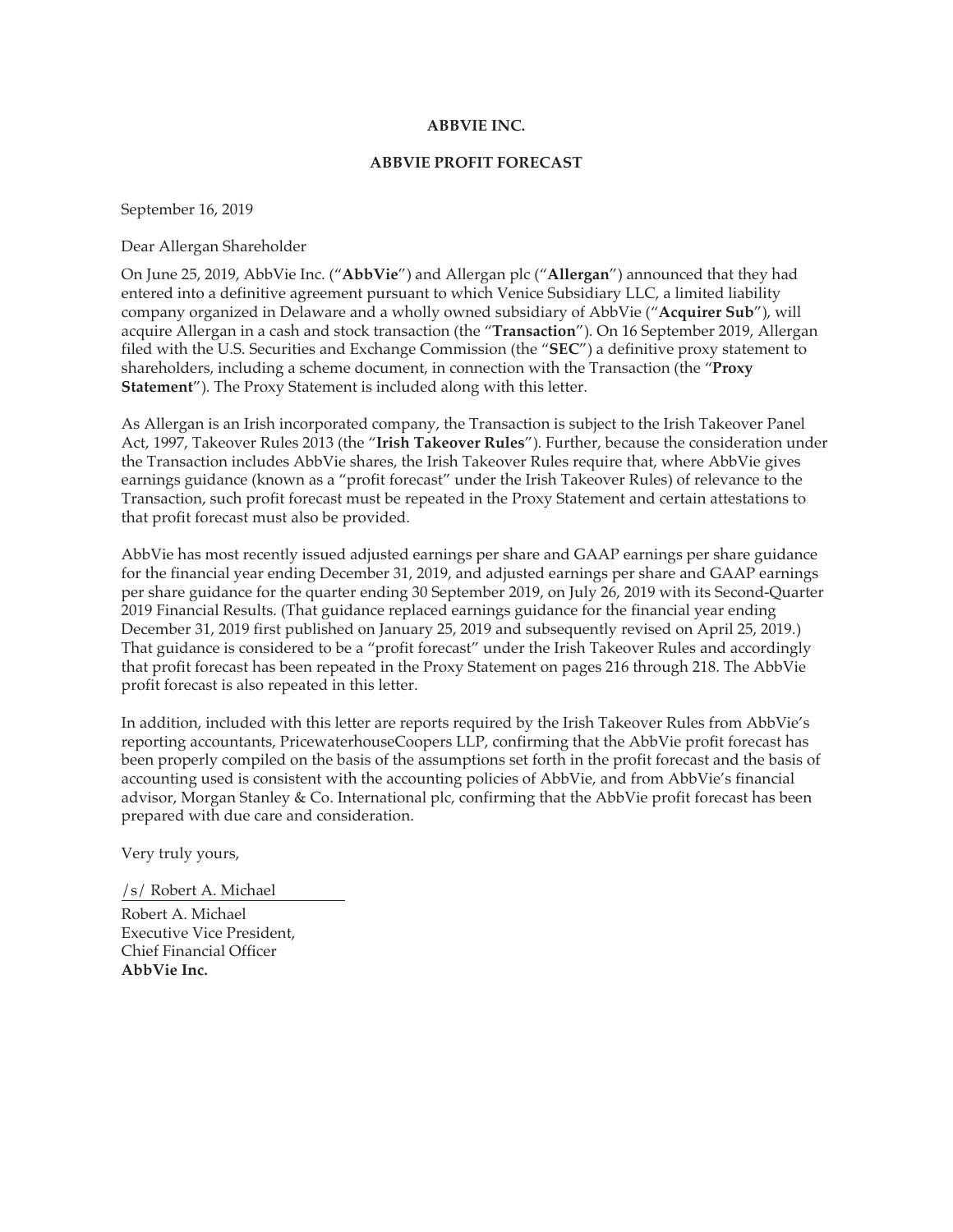Unless otherwise defined in this communication, capitalized terms shall have the meaning given to them in the Proxy Statement.

### **Consent**

Each of PricewaterhouseCoopers LLP and Morgan Stanley & Co. International plc has given and has not withdrawn its consent to the issue of this document with the inclusion of its report concerning the AbbVie profit forecasts in the form and context in which it is included.

# **No Offer or Solicitation**

This communication is not intended to and does not constitute an offer to sell or the solicitation of an offer to subscribe for or buy or an invitation to purchase or subscribe for any securities or the solicitation of any vote or approval in any jurisdiction pursuant to the Transaction or otherwise, nor shall there be any sale, issuance or transfer of securities in any jurisdiction in contravention of applicable law. In particular, this communication is not an offer of securities for sale into the United States. No offer of securities shall be made in the United States absent registration under the U.S. Securities Act of 1933, as amended, or pursuant to an exemption from, or in a transaction not subject to, such registration requirements. Any securities issued in the Transaction are anticipated to be issued in reliance upon available exemptions from such registration requirements pursuant to Section 3(a)(10) of the U.S. Securities Act of 1933, as amended.

The release, publication or distribution of this communication in or into certain jurisdictions may be restricted by the laws of those jurisdictions. Accordingly, copies of this communication and all other documents relating to the Transaction are not being, and must not be, released, published, mailed or otherwise forwarded, distributed or sent in, into or from any such restricted jurisdictions. Persons receiving such documents (including, without limitation, nominees, trustees and custodians) should observe these restrictions. Failure to do so may constitute a violation of the securities laws of any such jurisdiction. To the fullest extent permitted by applicable law, AbbVie and Allergan disclaim any responsibility or liability for the violations of any such restrictions by any person.

#### **Important Additional Information Has Been and Will Be Filed with the SEC**

In connection with the proposed Transaction, Allergan has filed with the SEC a Proxy Statement, which includes the Scheme Document. BEFORE MAKING ANY VOTING DECISION, ALLERGAN'S SHAREHOLDERS ARE URGED TO READ THE PROXY STATEMENT, INCLUDING THE SCHEME DOCUMENT, AND OTHER RELEVANT DOCUMENTS FILED OR TO BE FILED WITH THE SEC IN CONNECTION WITH THE PROPOSED TRANSACTION OR INCORPORATED BY REFERENCE IN THE PROXY STATEMENT CAREFULLY AND IN THEIR ENTIRETY BECAUSE THEY CONTAIN OR WILL CONTAIN IMPORTANT INFORMATION ABOUT THE PROPOSED TRANSACTION AND THE PARTIES TO THE PROPOSED TRANSACTION. Allergan's shareholders and investors may obtain, without charge, a copy of the Proxy Statement, including the Scheme Document, and other relevant documents filed with the SEC from the SEC's website at http://www.sec.gov/ edgar.shtml. Allergan's shareholders and investors may also obtain, without charge, a copy of the Proxy Statement, including the Scheme Document, and other relevant documents by contacting MacKenzie Partners Inc., 1407 Broadway – 27th Floor, New York, New York 10018 or by calling MacKenzie Partners Inc. at (212) 929-5500 (Call Collect) or (800) 322-2885 (Call Toll-Free) or by emailing MacKenzie Partners at proxy@mackenziepartners.com or by requesting them in writing or by telephone from Allergan at the following address, email or telephone number: Allergan plc, 5 Giralda Farms, Madison, New Jersey 07940, Attn: Investor Relations; (862) 261-7000; or investor.relations@allergan.com, or from Allergan's website, www.allergan.com.

#### **Participants in the Solicitation**

Allergan and certain of its directors and executive officers and employees may be considered participants in the solicitation of proxies from the shareholders of Allergan in respect of the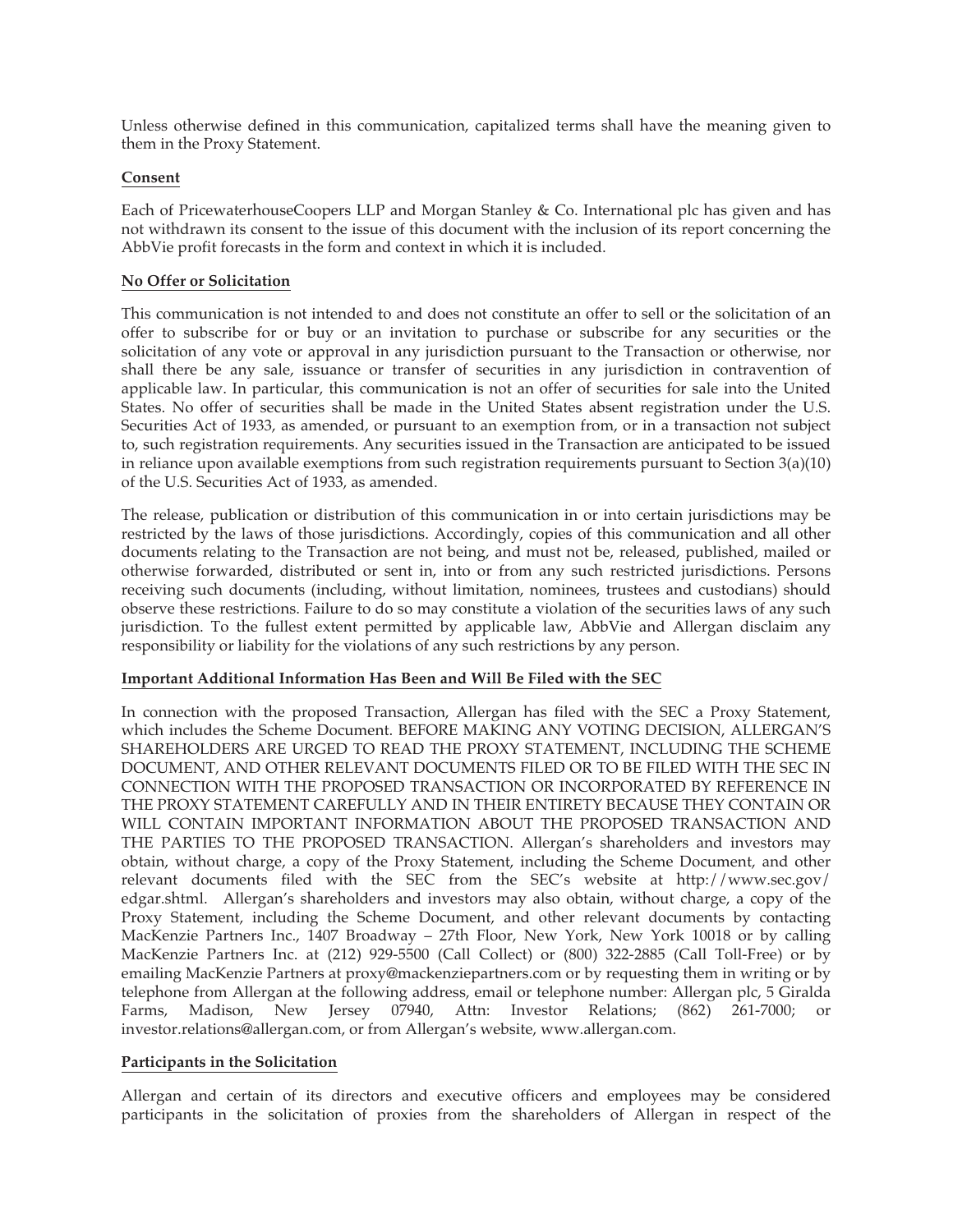transactions contemplated by the Proxy Statement. Information regarding the persons who may, under the rules of the SEC, be deemed participants in the solicitation of the shareholders of Allergan in connection with the proposed transactions, including a description of their direct or indirect interests, by security holdings or otherwise, is set forth in the Proxy Statement. Information regarding Allergan's directors and executive officers is contained in Allergan's Annual Report on Form 10-K for the fiscal year ended December 31, 2018 and its Proxy Statement on Schedule 14A, dated March 22, 2019, which are filed with the SEC, and certain of Allergan's Current Reports on Form 8-K filed with the SEC on February 19, 2019, March 22, 2019 and May 1, 2019.

# **Statements Required by the Takeover Rules**

The directors of AbbVie accept responsibility for the information contained in this communication (excluding the appendices hereto). To the best of the knowledge and belief of the directors of AbbVie (who have taken all reasonable care to ensure that such is the case), the information contained in this communication (excluding the appendices hereto) for which they accept responsibility is in accordance with the facts and does not omit anything likely to affect the import of such information.

Morgan Stanley & Co. International plc which is a registered broker dealer with the SEC, is acting for AbbVie and no one else in connection with the Transaction and will not be responsible to anyone other than AbbVie for providing the protections afforded to clients of Morgan Stanley & Co. International plc, or for giving advice in connection with the Transaction or any matter referred to herein.

NOT FOR RELEASE, PUBLICATION OR DISTRIBUTION (DIRECTLY OR INDIRECTLY) IN WHOLE OR IN PART, IN OR INTO ANY JURISDICTION WHERE THIS WOULD CONSTITUTE A VIOLATION OF THE RELEVANT LAWS OF SUCH JURISDICTION.

### **Dealing Disclosure Requirements**

Under the provisions of Rule 8.3 of the Irish Takeover Rules, if any person is, or becomes, "interested" (directly or indirectly) in, 1% or more of any class of "relevant securities" of Allergan or AbbVie, all "dealings" in any "relevant securities" of Allergan or AbbVie (including by means of an option in respect of, or a derivative referenced to, any such "relevant securities") must be publicly disclosed by not later than 3:30 pm (New York time) on the "business day" following the date of the relevant transaction. This requirement will continue until the date on which the Scheme becomes effective or on which the "offer period" otherwise ends. If two or more persons co-operate on the basis of any agreement, either express or tacit, either oral or written, to acquire an "interest" in "relevant securities" of Allergan or AbbVie, they will be deemed to be a single person for the purpose of Rule 8.3 of the Irish Takeover Rules.

Under the provisions of Rule 8.1 of the Irish Takeover Rules, all "dealings" in "relevant securities" of Allergan by AbbVie or "relevant securities" of AbbVie by Allergan, or by any party acting in concert with either of them, must also be disclosed by no later than 12 noon (New York time) on the "business day" following the date of the relevant transaction.

A disclosure table, giving details of the companies in whose "relevant securities" "dealings" should be disclosed, can be found on the Irish Takeover Panel's website at www.irishtakeoverpanel.ie.

"Interests in securities" arise, in summary, when a person has long economic exposure, whether conditional or absolute, to changes in the price of securities. In particular, a person will be treated as having an "interest" by virtue of the ownership or control of securities, or by virtue of any option in respect of, or derivative referenced to, securities.

Terms in quotation marks are defined in the Irish Takeover Rules, which can also be found on the Irish Takeover Panel's website. If you are in any doubt as to whether or not you are required to disclose a "dealing" under Rule 8, please consult the Irish Takeover Panel's website at www.irishtakeoverpanel.ie or contact the Irish Takeover Panel on telephone number +353 1 678 9020.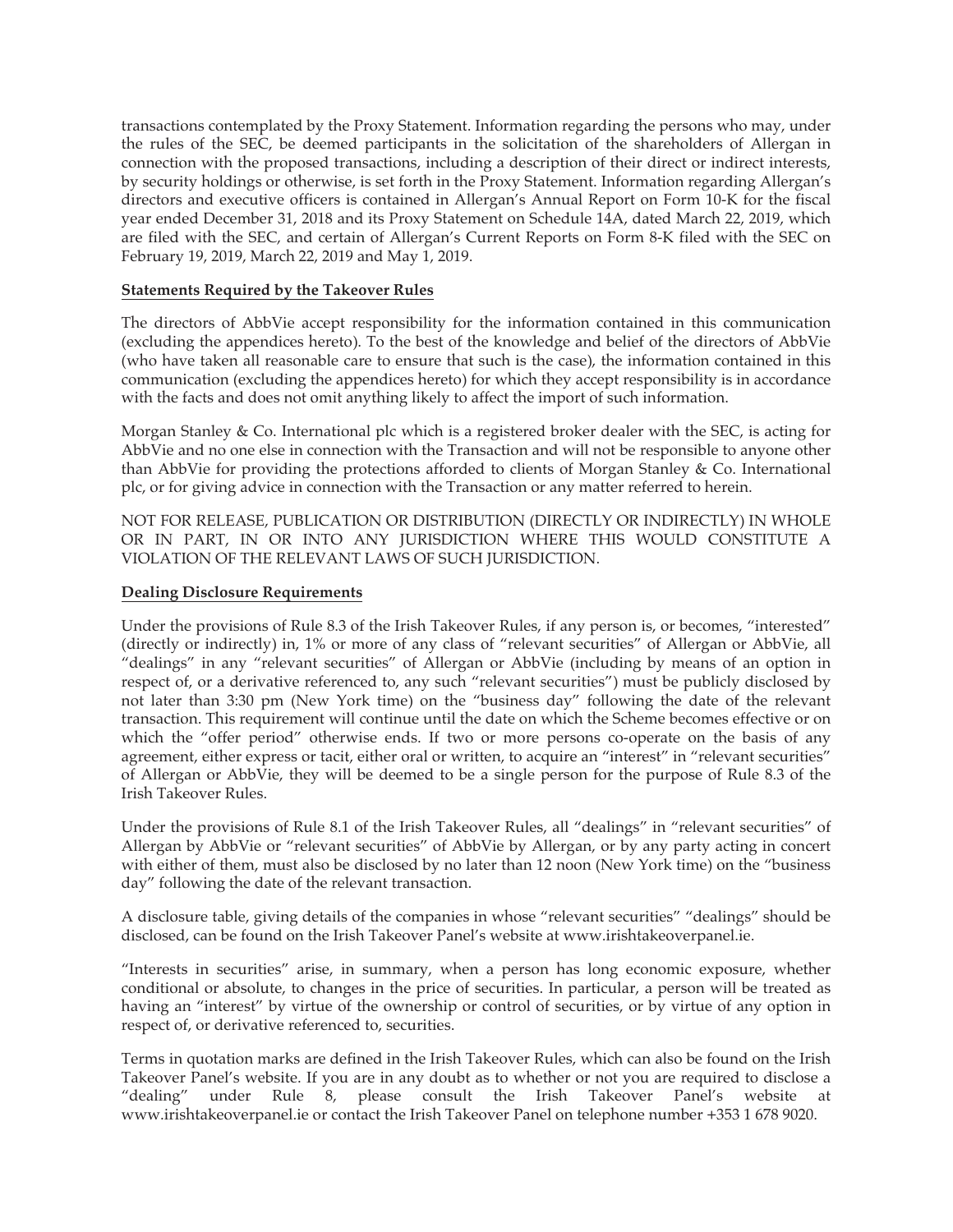## **About AbbVie**

AbbVie is a global, research-driven biopharmaceutical company committed to developing innovative advanced therapies for some of the world's most complex and critical conditions. AbbVie's mission is to use its expertise, dedicated people and unique approach to innovation to markedly improve treatments across four primary therapeutic areas: immunology, oncology, virology and neuroscience. In more than 75 countries, AbbVie employees are working every day to advance health solutions for people around the world. For more information about AbbVie, please visit www.abbvie.com.

# **About Acquirer Sub**

Acquirer Sub, a wholly-owned subsidiary of AbbVie, is a limited liability company organized in Delaware solely for the purpose of effecting the Transaction. To date, Acquirer Sub has not conducted any activities other than those incidental to its formation and the execution of the Transaction agreement.

### **About Allergan**

Allergan is a global pharmaceutical leader. Allergan is focused on developing, manufacturing and commercializing branded pharmaceutical, device, biologic, surgical and regenerative medicine products for patients around the world. Allergan markets a portfolio of leading brands and best-in-class products primarily focused on four key therapeutic areas including medical aesthetics, eye care, central nervous system and gastroenterology. Allergan has operations in more than 100 countries. Allergan's ordinary shares are currently traded on the New York Stock Exchange under the symbol "AGN." For more information about Allergan, please visit www.allergan.com.

# **Cautionary Statement Regarding Forward-Looking Statements**

This communication contains certain forward-looking statements with respect to the proposed Transaction involving AbbVie and Allergan and AbbVie's, Allergan's and/or the combined group's estimated or anticipated future business, performance and results of operations and financial condition, including estimates, forecasts, targets and plans for AbbVie and, following the Transaction, if completed, the combined group. The words "believe," "expect," "anticipate," "project" and similar expressions, among others, generally identify forward-looking statements. These forward-looking statements are subject to risks and uncertainties that may cause actual results to differ materially from those indicated in the forward-looking statements. Such risks and uncertainties include, but are not limited to, the possibility that the proposed Transaction will not be pursued, failure to obtain necessary regulatory approvals or required financing or to satisfy any of the other conditions to the proposed Transaction, adverse effects on the market price of AbbVie's shares of common stock or Allergan's ordinary shares and on AbbVie's or Allergan's operating results because of a failure to complete the proposed Transaction, failure to realize the expected benefits of the proposed Transaction, failure to promptly and effectively integrate Allergan's businesses, negative effects relating to the announcement of the proposed Transaction or any further announcements relating to the proposed Transaction or the consummation of the proposed Transaction on the market price of AbbVie's shares of common stock or Allergan's ordinary shares, significant transaction costs and/or unknown or inestimable liabilities, potential litigation associated with the proposed Transaction, general economic and business conditions that affect the combined companies following the consummation of the proposed Transaction, changes in global, political, economic, business, competitive, market and regulatory forces, future exchange and interest rates, changes in tax laws, regulations, rates and policies, future business acquisitions or disposals and competitive developments. These forward-looking statements are based on numerous assumptions and assessments made in light of AbbVie's or, as the case may be, Allergan's experience and perception of historical trends, current conditions, business strategies, operating environment, future developments and other factors it believes appropriate. By their nature, forward-looking statements involve known and unknown risks and uncertainties because they relate to events and depend on circumstances that will occur in the future. The factors described in the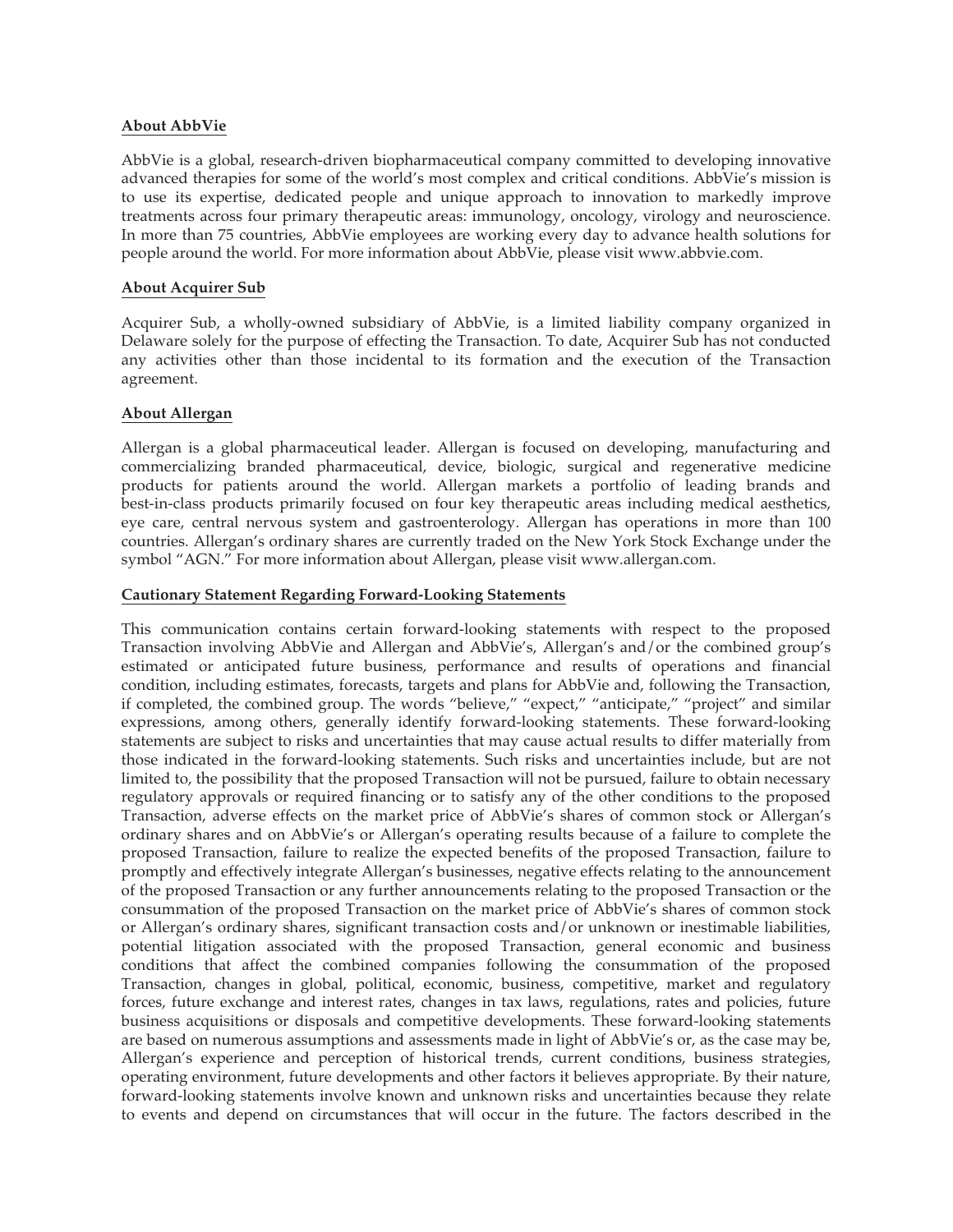context of such forward-looking statements in this communication could cause AbbVie's plans with respect to Allergan, Allergan's or AbbVie's actual results, performance or achievements, industry results and developments to differ materially from those expressed in or implied by such forwardlooking statements. Although it is believed that the expectations reflected in such forward-looking statements are reasonable, no assurance can be given that such expectations will prove to have been correct and persons reading this communication are therefore cautioned not to place undue reliance on these forward-looking statements which speak only as at the date of this communication. Additional information about economic, competitive, governmental, technological and other factors that may affect AbbVie is set forth in Item 1A, "Risk Factors," in AbbVie's 2018 Annual Report on Form 10-K, which has been filed with the SEC, the contents of which are not incorporated by reference into, nor do they form part of, this communication.

Any forward-looking statements in this communication are based upon information available to AbbVie and/or its board of directors, as the case may be, as of the date of this communication and, while believed to be true when made, may ultimately prove to be incorrect. Subject to any obligations under applicable law, neither AbbVie nor any member of its board of directors undertakes any obligation to update any forward-looking statement whether as a result of new information, future developments or otherwise, or to conform any forward-looking statement to actual results, future events, or to changes in expectations. All subsequent written and oral forward-looking statements attributable to AbbVie or its board of directors or any person acting on behalf of any of them are expressly qualified in their entirety by this paragraph.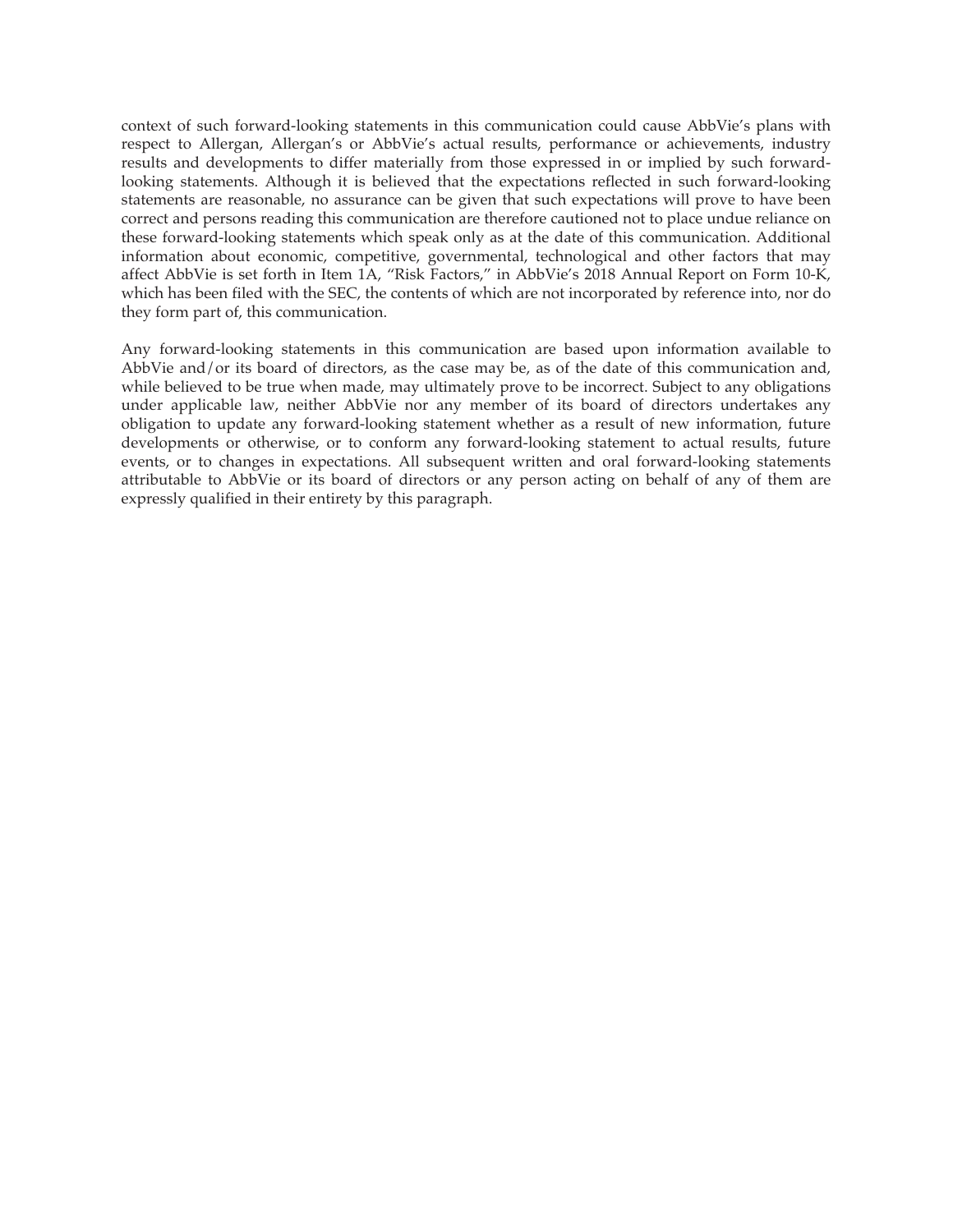(This page intentionally left blank)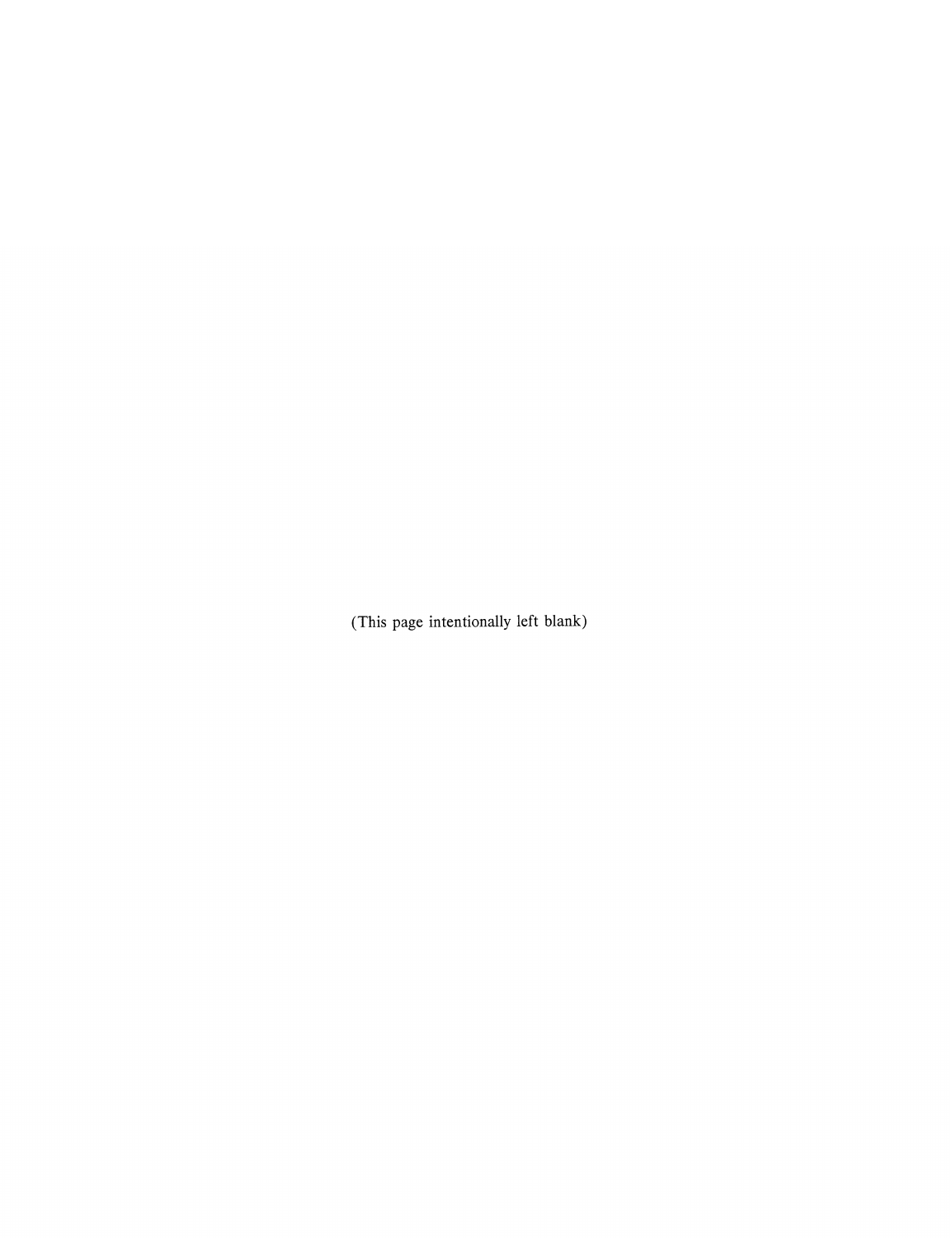# **AbbVie Profit Forecast**

# **Profit Forecast**

In its second quarter 2019 earnings release, published on July 26, 2019, AbbVie issued the following earnings guidance:

"AbbVie is updating its GAAP diluted EPS guidance for the full-year 2019 from \$7.26 to \$7.36 to \$5.69 to \$5.79, representing growth of 56.8 percent at the midpoint, inclusive of a non-cash charge for SKYRIZI contingent consideration following regulatory approvals in the second quarter. AbbVie is raising its previously announced adjusted EPS guidance range for the full-year 2019 from \$8.73 to \$8.83 to \$8.82 to \$8.92, representing growth of 12.1 percent at the midpoint. The company's 2019 adjusted diluted EPS guidance excludes \$3.13 per share of intangible asset amortization expense, non-cash charges for contingent consideration adjustments and other specified items."

In addition, in the earnings call as at the same date of the earnings release, July 26, 2019, the AbbVie Executive Vice President and Chief Financial Officer stated that:

"As we look ahead to the third quarter, we expect adjusted earnings per share\* between \$2.28 and \$2.30 excluding approximately \$0.43 of noncash amortization and other specified items."

The guidance statements above regarding the adjusted EPS and GAAP EPS for the 2019 full year and Q3 2019 each constitute a profit forecast for the purposes of the Rule 28 of the Irish Takeover Rules.

AbbVie believes that the profit forecast in respect of adjusted EPS set out above continues to be valid based upon unaudited earnings results for the six months ending June 30, 2019 and actual performance up to the date of this document. As a result of the announcement of the decision to discontinue the Rovalpituzumab Tesirine (Rova-T) research and development program on August 29, 2019 (the "Rova-T Program"), AbbVie expects that the profit forecast in respect of GAAP EPS will be impacted by an anticipated non-cash after-tax net charge of \$825 million for an asset impairment and related adjustment to contingent consideration liabilities. There is no change to AbbVie's previously announced adjusted EPS guidance. The amount of the anticipated charge relating to the Rova-T Program is preliminary and subject to change as AbbVie finalizes its results for the third quarter of 2019.

\* Adjusted Earnings Per Share ("EPS") is a non-GAAP diluted earnings per share, typically reported in AbbVie's quarterly and annual financial results for the full year guidance and in the earnings calls for the next quarter guidance updates. This is not prepared in accordance with U.S. GAAP. This non-GAAP financial measure should not be considered in isolation from, as a substitute for, or superior to financial measures prepared in accordance with U.S. GAAP.

The adjusted EPS is calculated as net income excluding certain non-cash items and factors which are unusual or unpredictable, which include: amortization and impairment of intangible assets; change in fair value of contingent consideration; major restructuring costs, integration and other related transaction costs relating to acquisitions; litigation reserves; R&D milestones and acquired IPR&D, together with the tax effects of all these items.

# **Basis of preparation**

The AbbVie profit forecasts (the "Profit Forecasts") are based on the unaudited interim financial results for the six months ended June 30, 2019, a forecast of the results for the three months to September 30, 2019 and a forecast of the results for the six months to December 31, 2019.

The Profit Forecasts have been properly compiled on the basis of the assumptions stated below on a basis consistent with the accounting policies of AbbVie, which are in accordance with U.S. GAAP and those which AbbVie anticipates will be applicable for the full year ending December 31, 2019 (as adjusted for AbbVie non-GAAP policy to disclose adjusted earnings excluding specified items).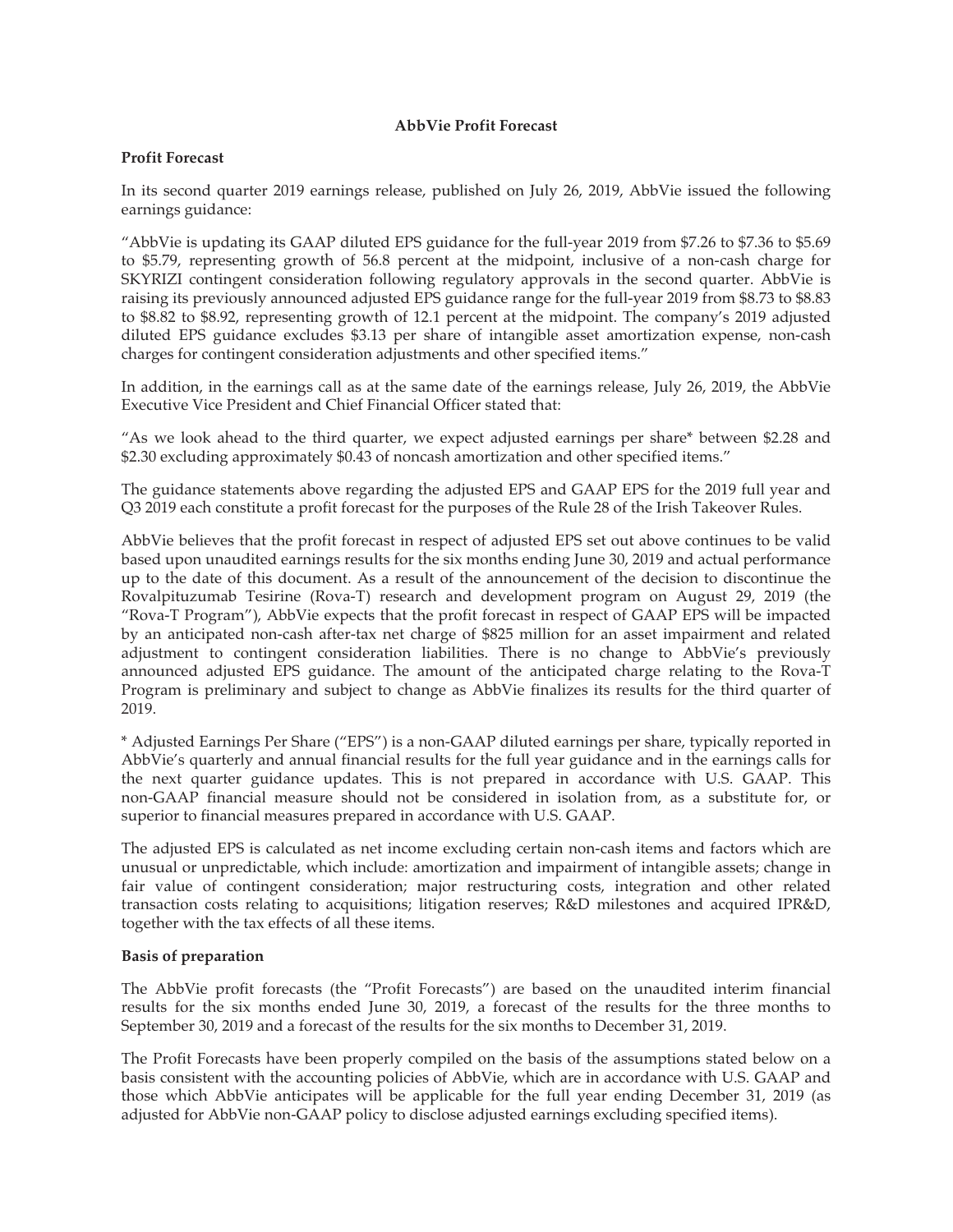The AbbVie non-GAAP profit forecast does not include the proposed acquisition of Allergan as it is assumed the transaction will not close until 2020. However, the AbbVie GAAP profit forecast includes estimated one-time expenses relating to the transaction such as bridge related financing fees, legal, consultants, accountants, regulatory and other fees, which are expected to be incurred in 2019. The GAAP forecast excludes impacts of interest carrying costs on acquisition related debt issued prior to closing pending updated information on timing of when the debt will be issued and related 2019 carrying costs.

# **Principal assumptions**

The Profit Forecasts have been compiled on the basis of the following assumptions:

- a) Assumptions which are within AbbVie's influence or control:
	- Executed licensing and partnership collaboration transaction impacts and transactions expected to be executed in the next quarter are included. In line with AbbVie's historical practices, Management continues to evaluate and pursue opportunities for further partnership collaborations and in-licensing transactions. No material acquisitions or disposals are anticipated in 2019;
	- There will be no material change in the operational strategy or current management of AbbVie during the year ending December 31, 2019 other than those already announced;
	- There will be no major site closures or rationalization during the six-month forecast period to December 31, 2019 other than those already commenced; and
	- Share repurchases and issuances are expected to be immaterial during the six-month forecast period to December 31, 2019.
- b) Assumptions which are outside of AbbVie's influence or control:
	- There will be no material supply chain, manufacturing and distribution disruptions and other business interruptions, including natural disasters or industrial disputes;
	- There will be no material adverse events that affect AbbVie's key products, including adverse regulatory and clinical findings or publications, product recalls, liability claims, or loss of patent protection;
	- There will be no material changes to current litigation provisions due to a new or ongoing litigation claim;
	- There will be no material change in general market, economic, competitive environments or levels of demand in countries in which AbbVie operates that would materially affect AbbVie's business;
	- There will be no material change to AbbVie customers' agreements, rebates, or discount programs from those currently prevailing;
	- There will be no changes in exchange rates, interest rates, bases of taxes, tax laws or interpretations, or legislative or regulatory requirements from those currently prevailing that would have a material impact on AbbVie's operations or its accounting policies;
	- There will be no material change to discount rate assumptions for calculating the fair value of contingent consideration from those currently prevailing; and
	- There will be no intangible asset impairments due to unfavorable clinical study results or safety signals.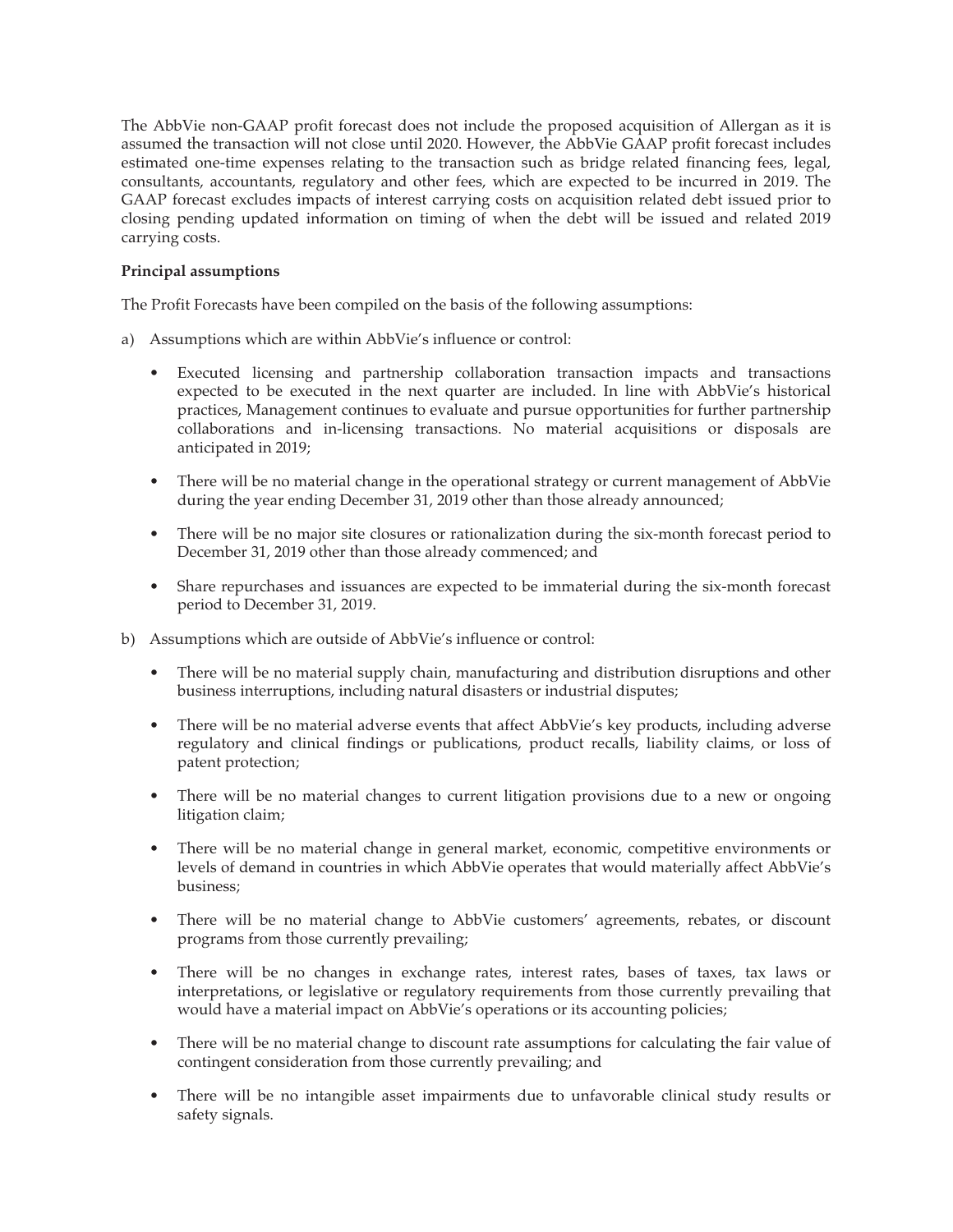### **Reports on AbbVie Profit Forecast**

The reports on the AbbVie Profit Forecast as required by Rule 28.3 of the Takeover Rules have been prepared by (i) PricewaterhouseCoopers LLP, 1 Embankment Place, London WC2N 6RH and (ii) Morgan Stanley & Co. International plc. Copies of their respective reports are included at Appendix I and Appendix II of this letter.

The AbbVie Profit Forecast included in this document has been prepared by AbbVie's management. Such information is the sole responsibility of AbbVie's management. PricewaterhouseCoopers US has not audited, reviewed, examined, compiled nor applied agreed-upon procedures with respect to the AbbVie Profit Forecast for the purpose of its inclusion herein, and, accordingly, PricewaterhouseCoopers US does not provide any form of assurance with respect thereto for the purpose of this proxy statement. The PricewaterhouseCoopers US audit report incorporated by reference in this proxy statement relates solely to Allergan's previously issued financial statements. It does not extend to the AbbVie Profit Forecast and should not be read to do so.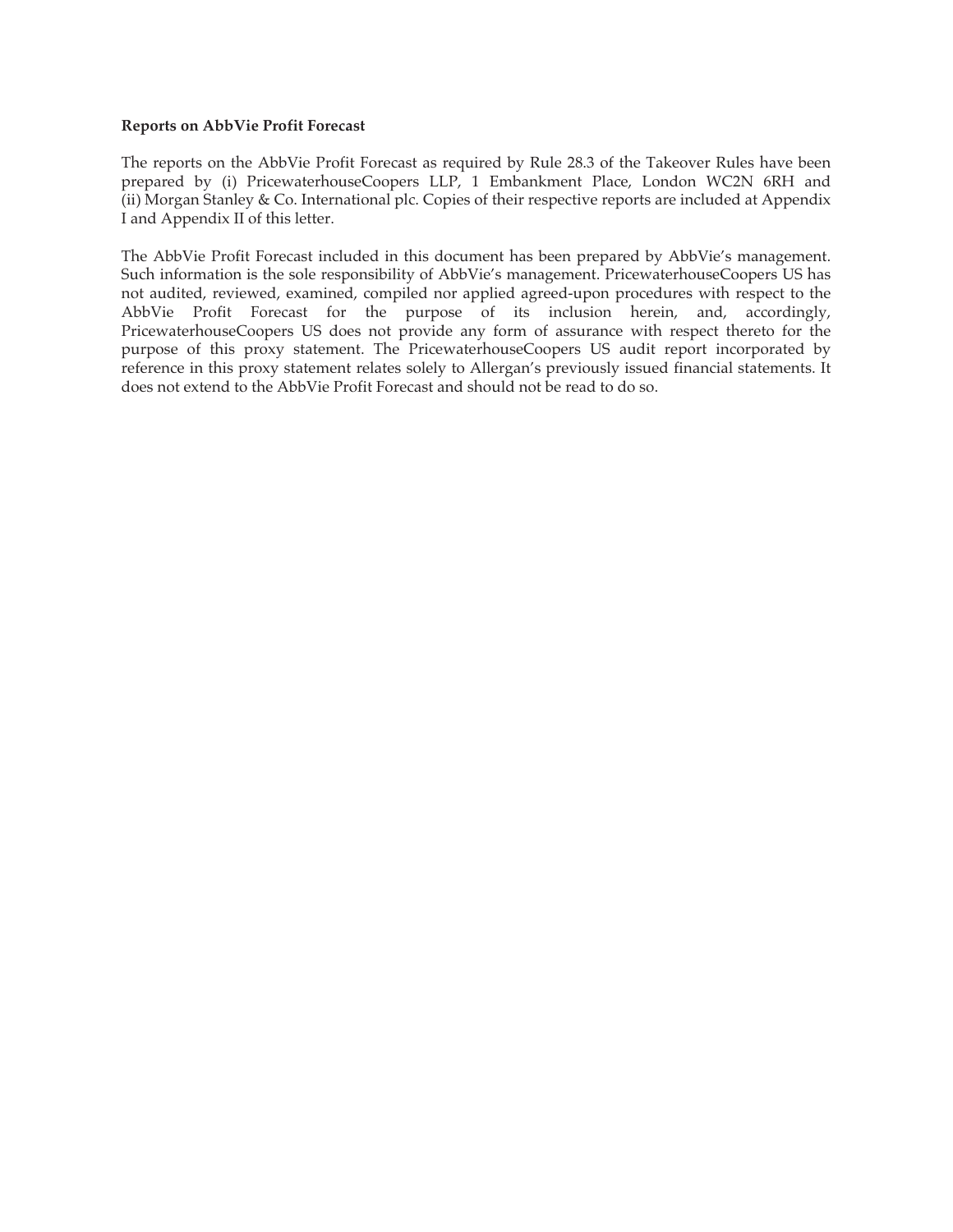(This page intentionally left blank)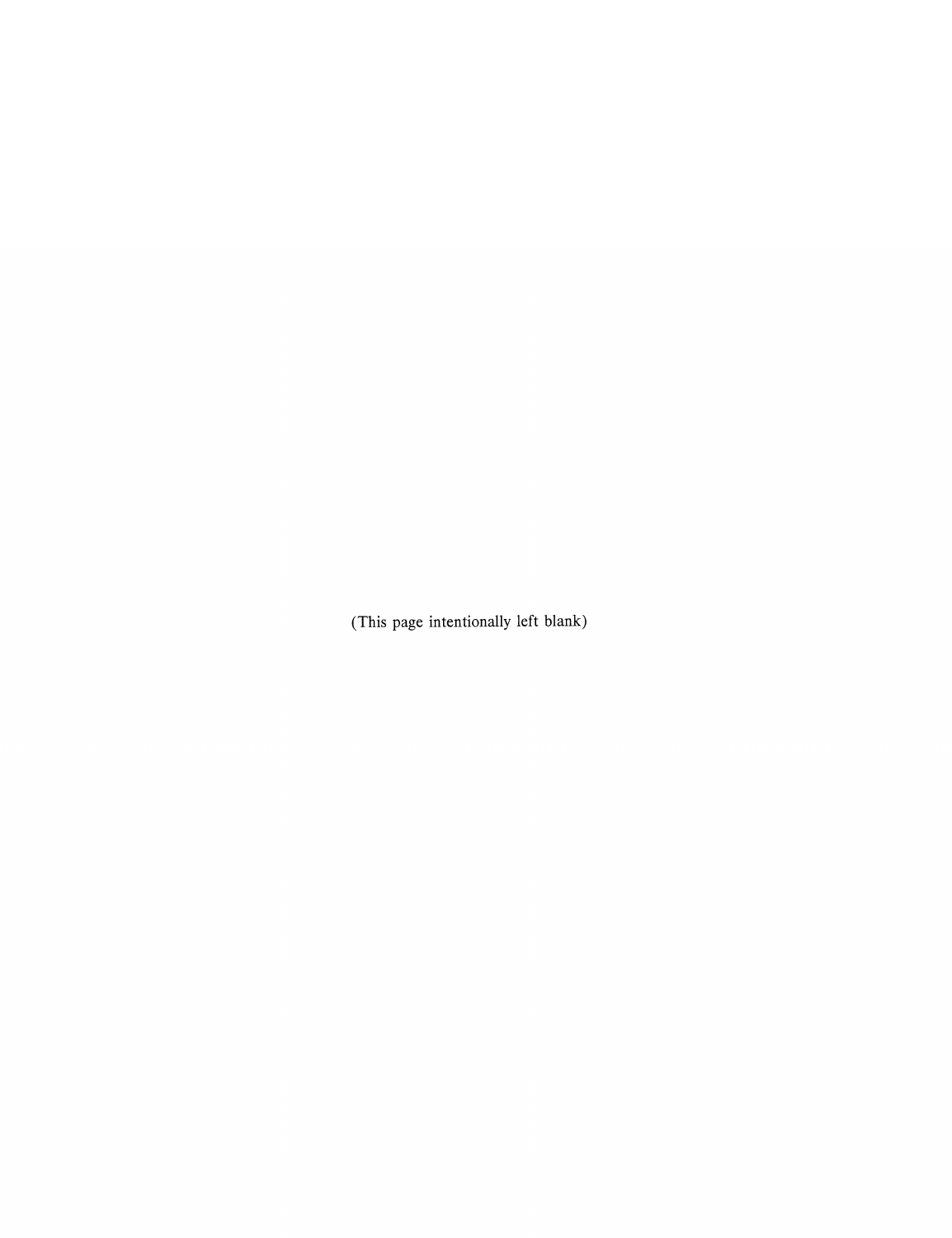# **Appendix I**

**Report of PricewaterhouseCoopers LLP on AbbVie Profit Forecast**



The Directors AbbVie Inc. 1 North Waukegan Road North Chicago, IL 60064 United States

Morgan Stanley & Co International plc 25 Cabot Square Canary Wharf London E14 4QA

16 September 2019

Dear Ladies and Gentlemen

# **AbbVie Inc. Profit Forecast**

We report on the profit forecasts comprising the statements by AbbVie Inc. ("**AbbVie**") and its subsidiaries (together the "**AbbVie Group**") in respect of the AbbVie Group non-GAAP diluted earnings per share, and GAAP diluted earnings per share (after taking into account the effect of the discontinuation of the Rova-T Program), for the quarter ending 30 September 2019 and the year ending 31 December 2019 (together the "**Profit Forecasts**"). The Profit Forecasts and the material assumptions upon which they are based, are set out in the AbbVie Profit Forecast letter issued by AbbVie to shareholders of Allergan plc in which this report is included (the **"Profit Forecast Document"**).

This report is required by Rule 28.3(a) of the Irish Takeover Panel Act 1997, Takeover Rules, 2013 (the "**Rules**") and is given for the purpose of complying with that rule and for no other purpose.

#### **Responsibilities**

It is the responsibility of the directors of AbbVie (the "**Directors**") to prepare the Profit Forecasts in accordance with the requirements of the Rules.

It is our responsibility to form an opinion as required by Rule 28.3(a) of the Rules as to the proper compilation of the Profit Forecasts and to report that opinion to you.

*PricewaterhouseCoopers LLP, 1 Embankment Place, London, WC2N 6RH T: +44 (0) 2075 835 000, F: +44 (0) 2072 124 652, www.pwc.co.uk*

PricewaterhouseCoopers LLP is a limited liability partnership registered in England with registered number OC303525. The registered office of PricewaterhouseCoopers LLP is 1 Embankment Place, London WC2N 6RH. PricewaterhouseCoopers LLP is authorised and regulated by the Financial Conduct Authority for designated investment business.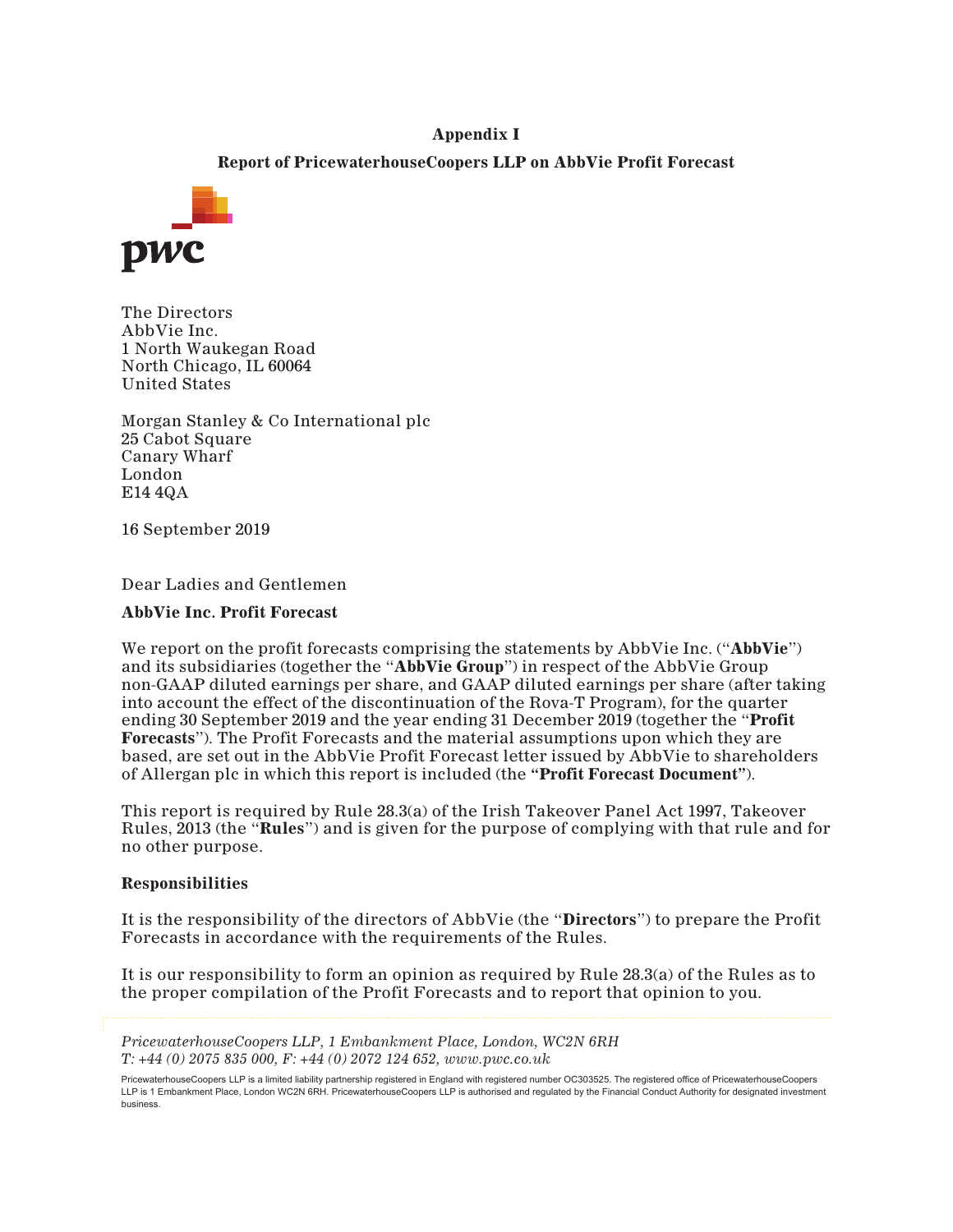

Save for any responsibility which we may have to those persons to whom this report is expressly addressed and for any responsibility arising under Rule 28.3(a) of the Rules to any person as and to the extent therein provided, to the fullest extent permitted by law we do not assume any responsibility and will not accept any liability to any other person for any loss suffered by any such other person as a result of, arising out of, or in connection with this report or our statement, required by and given solely for the purposes of complying with Rule 24.2(f) of the Rules, consenting to its inclusion in this Profit Forecast Document.

# **Basis of Preparation of the Profit Forecast**

The Profit Forecasts have been prepared on the basis stated in this Profit Forecast Document and are based on the unaudited interim financial results for the six months ended 30 June 2019, a forecast for the three months to 30 September 2019 and a forecast for the six months to 31 December 2019. The Profit Forecasts are required to be presented on a basis consistent with the accounting policies of AbbVie.

# **Basis of Opinion**

We conducted our work in accordance with the Standards for Investment Reporting issued by the Auditing Practices Board in the United Kingdom. Our work included evaluating the basis on which the historical financial information included in the Profit Forecasts has been prepared and considering whether the Profit Forecasts have been accurately computed based upon the disclosed assumptions and the accounting policies of AbbVie. Whilst the assumptions upon which the Profit Forecasts are based are solely the responsibility of the Directors, we considered whether anything came to our attention to indicate that any of the assumptions adopted by the Directors which, in our opinion, are necessary for a proper understanding of the Profit Forecasts have not been disclosed or if any material assumption made by the Directors appears to us to be unrealistic.

We planned and performed our work so as to obtain the information and explanations we considered necessary in order to provide us with reasonable assurance that the Profit Forecasts have been properly compiled on the basis stated.

Since the Profit Forecasts and the assumptions on which they are based relate to the future and may therefore be affected by unforeseen events, we can express no opinion as to whether the actual results reported will correspond to those shown in the Profit Forecasts and differences may be material.

Our work has not been carried out in accordance with auditing or other standards and practices generally accepted in the United States of America or other jurisdictions and accordingly should not be relied upon as if it had been carried out in accordance with those standards and practices.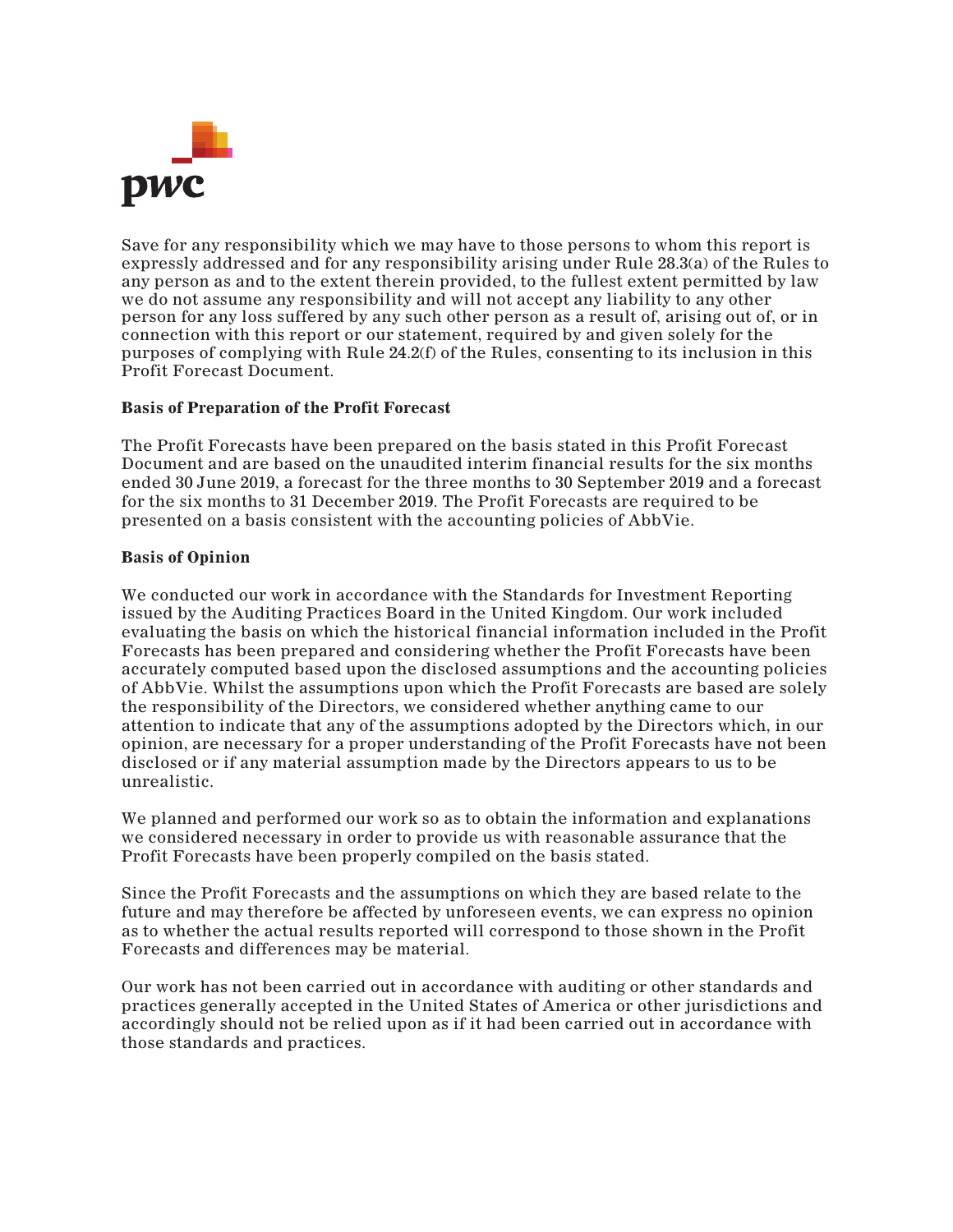

# **Opinion**

In our opinion, the Profit Forecasts have been properly compiled on the basis of the assumptions made by the Directors and the basis of accounting used is consistent with the accounting policies of AbbVie.

Yours faithfully PricewaterhouseCoopers LLP Chartered Accountants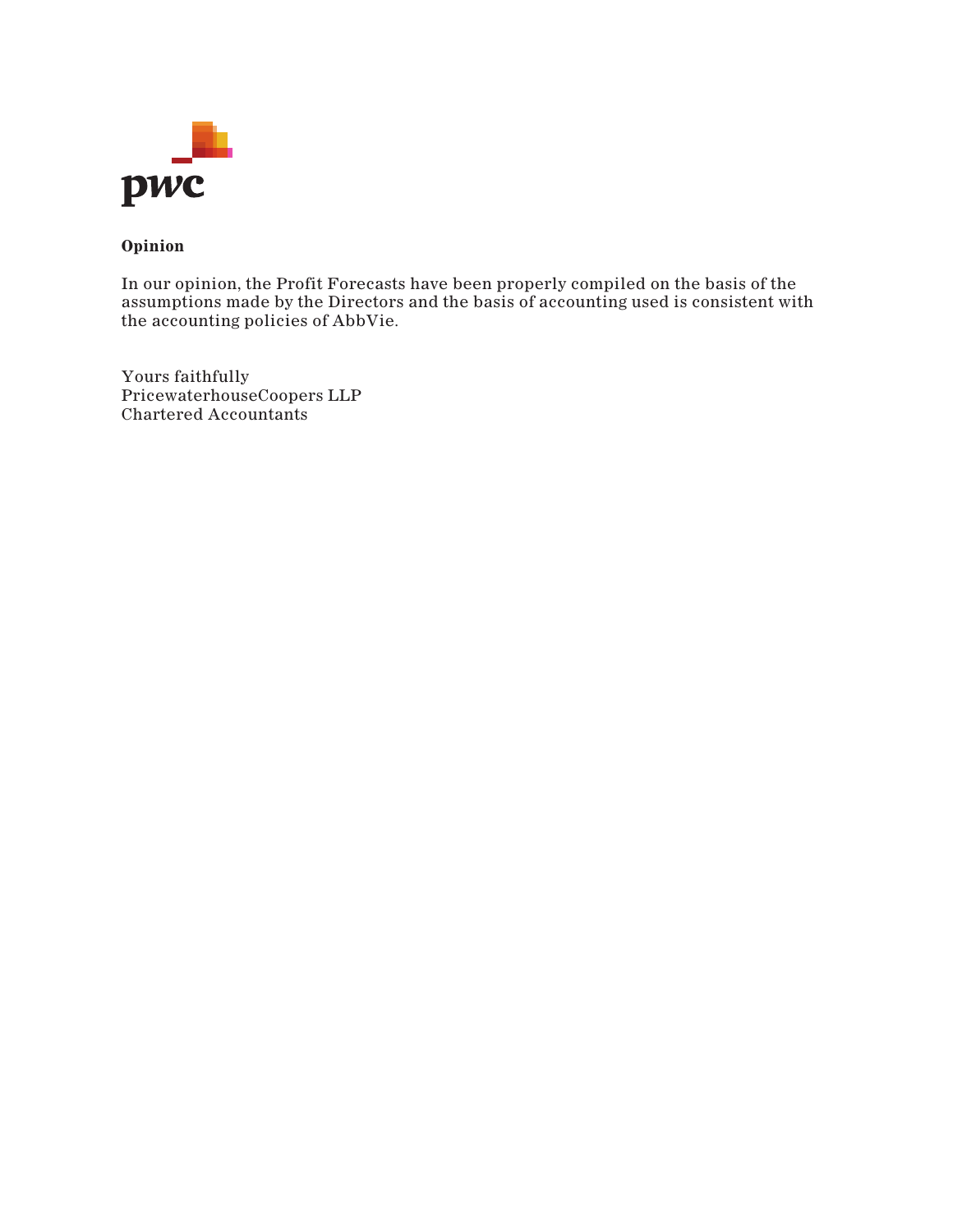(This page intentionally left blank)